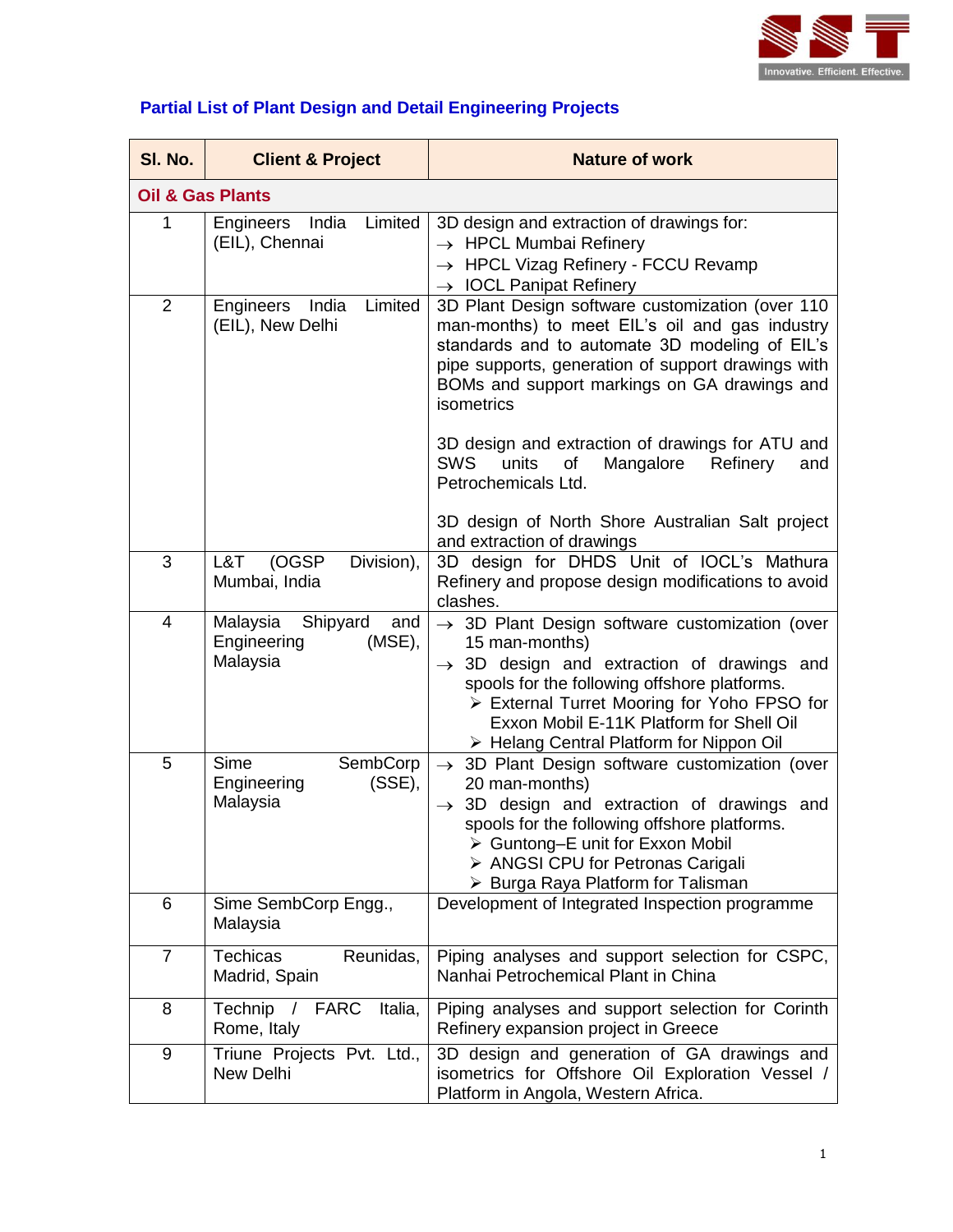

| SI. No.         | <b>Client &amp; Project</b> | Nature of work                                     |
|-----------------|-----------------------------|----------------------------------------------------|
| 10              | Engineers<br>Valdel<br>&    | 3D design and extraction of drawings for the CDSP  |
|                 | Constructors<br>$(VEC)$ ,   | area of Bina Refinery project of Bharat Oman       |
|                 | Bangalore                   | Refineries Limited.                                |
| 11              | Valdel<br>Engineers<br>&    | Design and engineering involving piping design,    |
|                 | Constructors<br>$(VEC)$ ,   | layout in 3D, piping analyses, pipe support design |
|                 | Bangalore - Wadi-latham     | and generation of GA drawings, isometrics and      |
|                 | Project<br>for Occidental   | MTO from 3D plant model for the Crude              |
|                 | Petroleum, Oman             | Stabilization unit.                                |
| 12 <sup>2</sup> | ANVIL Corp., Bellingham,    | Piping analysis, selection of support types &      |
|                 | USA.                        | location and support markings on isometrics for    |
|                 |                             | Chevron Salt Lake City Refinery project.           |

| SI. No.        | <b>Client &amp; Project</b>                                                                        | <b>Nature of work</b>                                                                                                                                                                                                                        |  |
|----------------|----------------------------------------------------------------------------------------------------|----------------------------------------------------------------------------------------------------------------------------------------------------------------------------------------------------------------------------------------------|--|
|                | <b>Process / Chemical Plants</b>                                                                   |                                                                                                                                                                                                                                              |  |
| 1              | Chemtex, Mumbai                                                                                    | Piping Analysis for a process plant in China                                                                                                                                                                                                 |  |
| $\overline{2}$ | Chemfood<br>Smet<br>De<br>Engineering,<br>Bangalore,<br>India<br>Antwerp,<br>and<br><b>Belgium</b> | Piping Analysis of steam lines including support<br>selection and detailing for De Smet food processing<br>plants worldwide.                                                                                                                 |  |
| 3              | Eka Chemicals, Sweden<br>105<br><b>TPD</b><br>Integrated<br>Chlorine dioxide plant in<br>China     | of pipelines including selection<br>Routing<br>and<br>location of pipe supports and development of 3D<br>(PDMS) model of the Tank Farm area and detailing<br>of pipe supports.                                                               |  |
| $\overline{4}$ | Bellingham,<br>Ershigs,<br>Washington, USA                                                         | Pipe stress analyses for FRP piping systems for<br>Tennessee Valley Authority (TVA)<br>Generation of FRP piping spool drawings from<br>isometrics                                                                                            |  |
| 5              | Indo-Berolina<br><b>Industries</b><br>Chematur<br>(Engg<br>&<br>Consultancy) Ltd.-Mumbai           | Equipment modeling and layout, piping design and<br>layout, pipe stress analysis and support detailing<br>for Chematur Sweden's Isocyanate project                                                                                           |  |
| 6              | Keren Projects, Israel<br>Biological<br>Agan<br>Waste<br><b>Water Treatment Plant</b>              | Development of piping layout drawings (plan and<br>sections) and generation of isometrics (with BOM)<br>involving 28 P&IDs (by Bayer Technologies) for a<br>Tank farm area with over 500 pipelines of CS, SS<br>and Polypropylene materials. |  |
| $\overline{7}$ | L&T, ECC, Chennai, India                                                                           | 3D design and extraction of GA and isometric<br>drawings for Hindustan Zinc Ltd. project.                                                                                                                                                    |  |
| 8              | Stebbins<br>Chemipulp<br>Jenssen Inc., USA                                                         | Piping<br>analysis,<br>pipe<br>design<br>support<br>and<br>preparation of support drawings for a $SO2$ plant of<br>Saudi Arabian Oil Company (ARAMCO)                                                                                        |  |
| 9              | Thermal Systems Pvt. Ltd.,<br>Hyderabad, India - Dahej<br><b>Smelter Plant</b>                     | Waste heat recovery steam generator of a smelter<br>plant- 3D design, piping flexibility analysis, piping<br>layout and support design, generation of isometrics<br>and support drawings including BOMs for piping<br>and supports.          |  |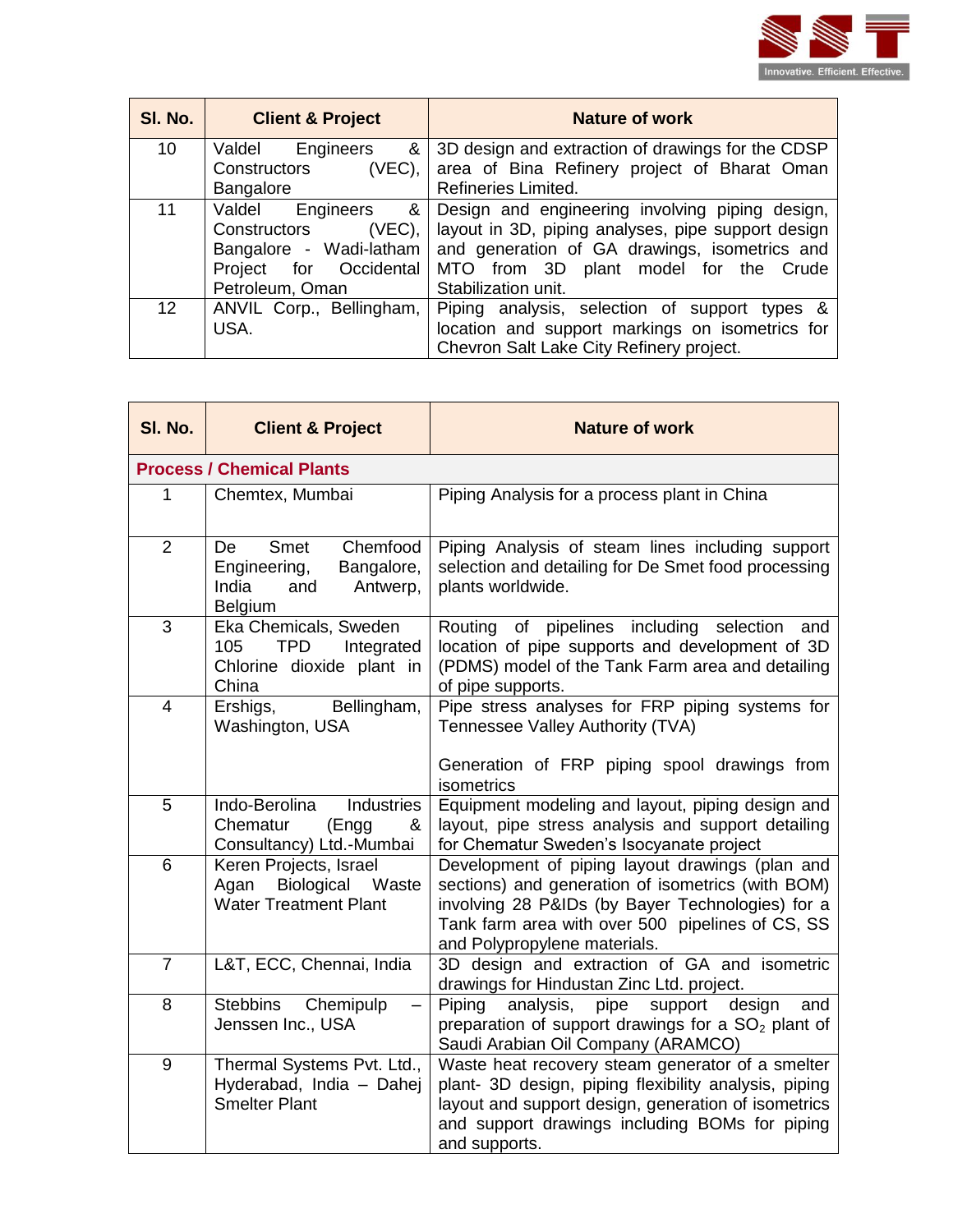

| SI. No. | <b>Client &amp; Project</b> | <b>Nature of work</b>                                        |
|---------|-----------------------------|--------------------------------------------------------------|
| 10      | UHDE, Mumbai, India         | 3D design for SAFCO-IV (Saudi Arabian Fertilizer<br>Company) |

| SI. No.        | <b>Client &amp; Project</b>                                                                                 | <b>Nature of work</b>                                                                                                                                                                                                                                                                                                                                                                                                                                                                        |
|----------------|-------------------------------------------------------------------------------------------------------------|----------------------------------------------------------------------------------------------------------------------------------------------------------------------------------------------------------------------------------------------------------------------------------------------------------------------------------------------------------------------------------------------------------------------------------------------------------------------------------------------|
|                | <b>Fossil Fuel Power Plants</b>                                                                             |                                                                                                                                                                                                                                                                                                                                                                                                                                                                                              |
| 1              | <b>TOSHIBA Plant Systems &amp;</b><br>Services, Hyderabad<br>LANCO Kondapalli CCPP<br>Stage 2 and 3.        | Piping detailed design, pipe stress analysis,<br>support detailing and generation of drawings for<br>three units of a combined cycle power plant.                                                                                                                                                                                                                                                                                                                                            |
| $\overline{2}$ | Toshiba Thermal & Hydro<br>Power Systems Company,<br>Delhi,<br>India<br><b>New</b><br>Kashipur CCPP Phase 1 | Piping detailed design, pipe stress<br>analysis,<br>support detailing and generation of drawings for<br>225 MW Gas based combined cycle power plant.                                                                                                                                                                                                                                                                                                                                         |
| 3              | Alstom Power, New Delhi.                                                                                    | 3D design of plant layout and piping systems for a<br>fossil power plant                                                                                                                                                                                                                                                                                                                                                                                                                     |
| 4              | Associated Power Team,<br>Hyderabad,<br>India<br>Bhushan Steel.                                             | Steam Turbine Area - 3D design, pipe stress<br>analysis, piping layout and generation of piping<br>support drawings & isometrics                                                                                                                                                                                                                                                                                                                                                             |
| 5              | Associated Power<br>Team<br>Ltd., Hyderabad, India -<br>Pan African Paper Project                           | Steam Turbine Area - 3D design and piping layout<br>and generation of Isometrics                                                                                                                                                                                                                                                                                                                                                                                                             |
| 6              | Associated Power Team<br>Ltd., Hyderabad, India -<br>Orissa Sponge Iron Ltd.                                | Steam Turbine Area - 3D design, pipe stress<br>analysis, piping layout and generation of piping<br>support drawings & isometrics                                                                                                                                                                                                                                                                                                                                                             |
| $\overline{7}$ | Associated Power Team,<br>Hyderabad, India - Usha<br><b>Martin Project</b>                                  | Steam Turbine Area - 3D design, pipe stress<br>analysis, piping layout and generation of piping<br>support drawings & isometrics                                                                                                                                                                                                                                                                                                                                                             |
| 8              | <b>BHEL Haridwar, India</b>                                                                                 | 3D Plant Design Software Customization (over 20<br>man-months) & 3D Design of Electrical Equipment.<br>Piping layout design in 3D, for Integral Piping<br>System for 250MW & 500 MW Steam Turbines                                                                                                                                                                                                                                                                                           |
| 9              | <b>BHEL</b><br>Piping<br>Center,<br>Chennai, India                                                          | 3D Plant Design Software Customization (over 35<br>man-months) and 3D Design of Rihand power<br>station high-energy lines to generate Fabrication<br>Isometrics in BHEL's format.                                                                                                                                                                                                                                                                                                            |
| 10             | BHEL, Ramachandrapuram<br>Hyderabad                                                                         | Performed 3D design of equipment, structures and<br>piping, pipe stress analysis, pipe support detailing<br>and generation of GA drawings, isometrics and Bill<br>of Materials for the Steam Turbine / Gas Turbine /<br>Boiler Feed Pump / Gas Booster Compressor<br>areas of 180+ captive / combined cycle / fossil<br>power plant projects.<br>performed 3D Plant<br>Software<br>Also<br>Design<br>Customization (over 60 man-months)<br>to meet<br>BHEL's design standards and procedures |